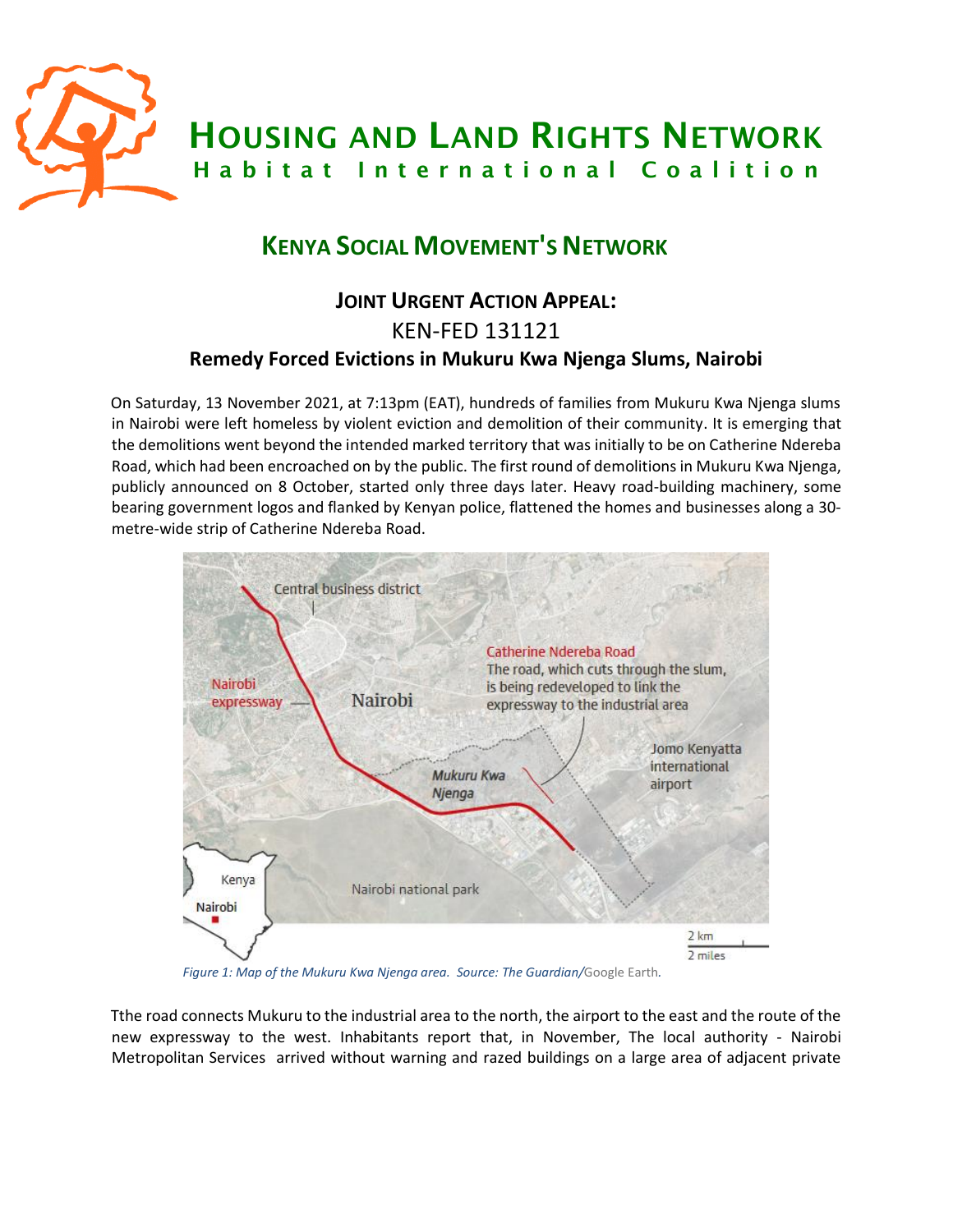land where people had their homes. Orbit Chemical Industries, and private firm, apparently owns the land, which had been the subject of several complex court disputes.<sup>1</sup>

The land in question is in the area earmarked for public road construction. The primary targetsfor evictions are those who settled informally. The government attributes this encroachment to overpopulation and uncontrolled land settlement. According to some residents, some community members settled at the site prior to the road-planning process, enabling them to settle where they currently reside, at a prescribed distance from Catherine Ndereba Road.

Mukuru Kwa Njenga slums, as any other slum in Nairobi City County, has been faced by numerous challenges, like informal human settlements everywhere. However, but the Mukuru inhabitants have been able to make continuous physical improvements to their community. Whole families live—or, at least, survive—in tiny one-room corrugated iron shacks with very few basic utilities.

Residents have lived at Mukuru Kwa Njenga slums for more than 30 years, having occupied and built permanent structures on the land at the height of the country's urban slum-upgrading program. Some residents insist that they already had regularized their occupancy with the Ministry of Lands and Housing, and pay taxes.

Despite the state's human rights treaty obligations relating to housing and eviction, tthe government has not offered compensation or alternative location for resettlement.

Forced evictions in Kenya have primarily targeted marginalized people who have lived for years without access to secure land and housing tenure, and without adequate amenities such as clean water, sanitation, health services or education. People lost clothing and other personal belongings, and dozens of families are now sleeping in makeshift tents amid the rubble and the open sewage now overflowing during the seasonal rains. Left with no way of making money, some have not eaten in days. At least one person has died in a partially demolished building, amid reports of children being injured in the process.

# **State Obligations**

The already-executed and still-planned evictions and demolitions, with their grave human and material consequences, violate the human rights to adequate housing, property, decent work, adequate food, family life, equal protection under the law, personal security, fair trial, decent work, education and health, among others. All these rights are guaranteed and enshrined in 2010 Constitution, in particular Article 43 on economic, social and cultural rights, including "the right to accessible and adequate housing, and to reasonable standards of sanitation." This guarantee is also enshrined as a human right in international and regional human rights treaties that the Republic of Kenya has ratified and provided for in Article 2 (6)<sup>2</sup>.

## *Forced Eviction*

The forced evictions and threatened eviction of inhabitants of the Mukuru Kwa Njenga communities contravene these norms and the obligations of the state and successive governments to respect, protect and fulfill human rights for all. These rights include the human right to adequate housing enshrined in

<sup>1</sup> Ed Ram, "How Nairobi's 'road for the rich' resulted in thousands of homes reduced to rubble," *The Guardian* (8 December 2021), [https://amp.theguardian.com/global-development/2021/dec/08/how-nairobis-road-for-the-rich-resulted-in-thousands-of](https://amp.theguardian.com/global-development/2021/dec/08/how-nairobis-road-for-the-rich-resulted-in-thousands-of-homes-reduced-to-rubble)[homes-reduced-to-rubble](https://amp.theguardian.com/global-development/2021/dec/08/how-nairobis-road-for-the-rich-resulted-in-thousands-of-homes-reduced-to-rubble)

 $2$  CoK 2 (6) Any treaty or convention ratified by Kenya shall form part of the law of Kenya under this Constitution.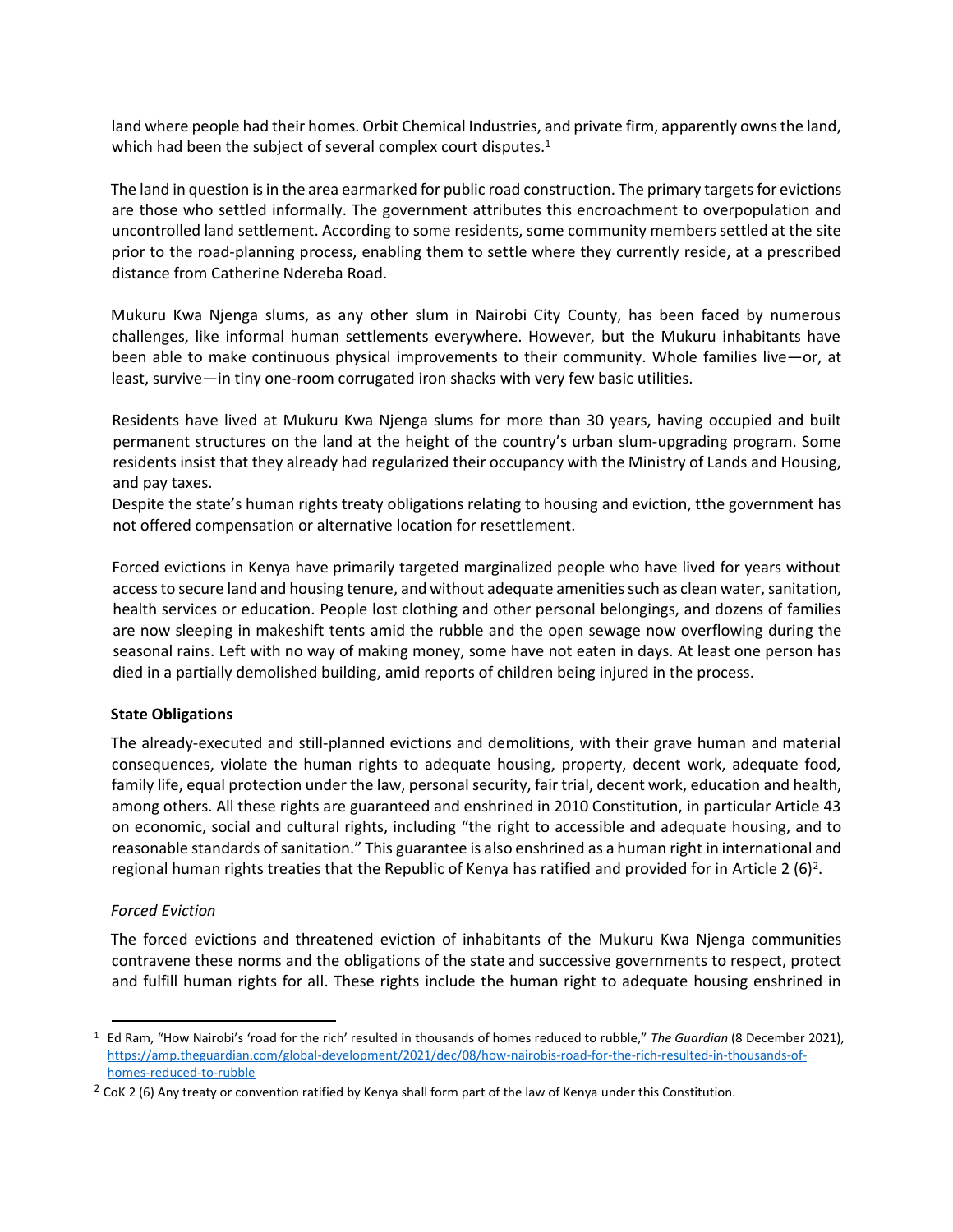Article 11 of the International Covenant on Economic, Social and Cultural Rights (ICESCR), which Kenya ratified in January 1976.

The Kenyan Constitution also provides national objectives that guide the state and all its organs and institutions in making policies and laws to contribute to establishing, enhancing and promoting a sustainable, just, free, and democratic society. In Kenya, disputes involving land ownership may be resolved either by a court or through various other means of dispute resolution. However, human rights defenders claim and witness that, in many cases such as this, government officials reportedly ignore implementing judgments or already issued certificates of tenure, and instead act on the orders of those with influence. The legal right to a fair hearing has



*Figure 2: A victim of demolition crushed to death by a slab during eviction . Source: Rukia Ahmed, resident of Mukuru:.*

been interpreted to require that a final binding decision by a court or tribunal must be enforced and cannot be ignored. Moreover, the Committee on Economic, Social and Cultural Rights (CESCR), monitoring ICESCR implementation, has advised states in its General Comment No. 7, that, in the case of an eviction, states provide "legal aid to person who are in need of it to seek redress from the courts" among the other procedural protections that should be applied to evictions.<sup>3</sup>

The African Commission on Human and Peoples' Rights (African Commission), the body set up to oversee the implementation of the African Charter on Human and Peoples' Rights, has issued a resolution on the right to adequate housing and protection from forced evictions in Africa, and called on all African states to put an end to all forms of forced evictions.<sup>4</sup>

International standards provide that an eviction should be undertaken only as a last resort and in accordance with the following eight principles: (a) an opportunity for genuine consultation with those affected; (b) adequate and reasonable notice for all affected persons prior to the scheduled date of eviction; (c) information on the proposed evictions, and, where applicable, on the alternative purpose for which the land or housing is to be used, to be made available in reasonable time to all those affected; (d) especially where groups of people are involved, government officials or their representatives to be present during an eviction; (e) all persons carrying out the eviction to be properly identified; (f) evictions not to take place in particularly bad weather or at night unless the affected persons consent otherwise; (g) provision of legal remedies; and (h) provision, where possible, of legal aid to persons who are in need of it to seek redress from the courts. Furthermore, evictions should not result in individuals being rendered homeless or vulnerable to the violation of other human rights. Where those affected are unable to provide for themselves, the State party must take all appropriate measures, to the maximum of its available resources, to ensure that adequate alternative housing, resettlement or access to productive land, as the

<sup>&</sup>lt;sup>3</sup> CESCR, General Comment No. 7: The right to adequate housing (art. 11 (1) of the Covenant): Forced evictions, 16 May 1997, E/1998/22, annex IV, para.

<sup>15(</sup>g),[https://tbinternet.ohchr.org/Treaties/CESCR/Shared%20Documents/1\\_Global/INT\\_CESCR\\_GEC\\_6430\\_E.doc](https://tbinternet.ohchr.org/Treaties/CESCR/Shared%20Documents/1_Global/INT_CESCR_GEC_6430_E.doc).

<sup>4</sup> African Commission on Human and Peoples' Rights, 231: Resolution on the right to adequate housing and protection from forced evictions, 22 October 2012, http://www.achpr.org/sessions/52nd/resolutions/231/.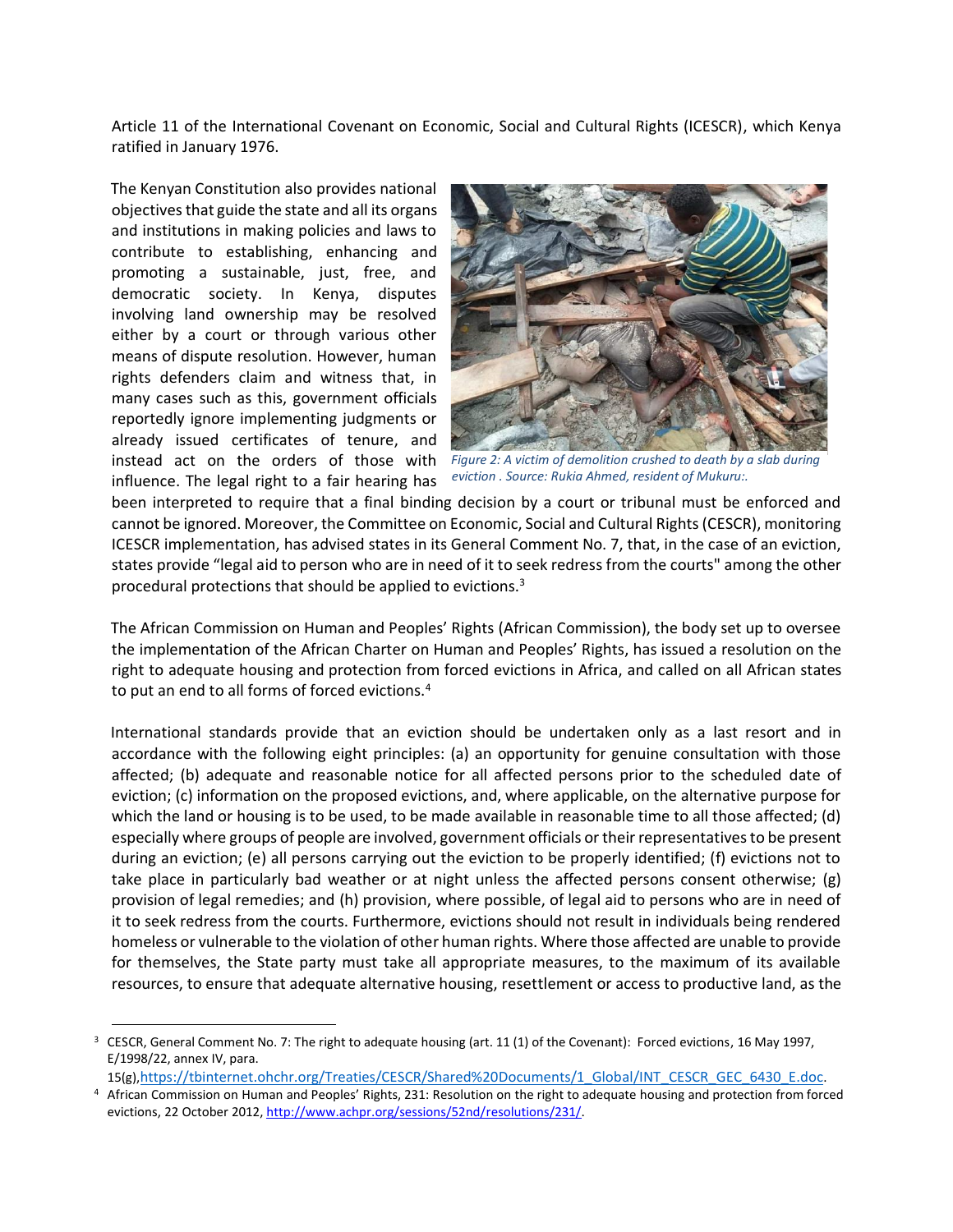case may be, is available.<sup>5</sup> An eviction must comply with each and every one of these prerequisites, in order to be lawful. Otherwise, it is classified in international law as a "gross violation."<sup>6</sup>

#### *Demolitions*

According to evictions and resettlement Bill of 2012<sup>7</sup>, requires the authorities to issue an enforcement order giving all persons likely to be affected by demolitions at least 21days advance notice. Where a local planning authority seeks to take any administrative action affecting the rights, interests or legitimate expectations of any person, that authority must act lawfully, reasonably and in a fair manner.

## *Use of Force*

Other uses of force remain a concern for those subject to evictions and demolitions in Kenya. In all circumstances, police and other law enforcement officials should base their conduct on international human rights law and standards, including the United Nations Code of Conduct for Law Enforcement

Officials (the Code of Conduct) and the United Nations Basic Principles on the Use of Force and Firearms by Law Enforcement Officials (The Basic Principles). Both place strict limitations on the use of force. Principle 4 of the Basic Principles states: "Law enforcement officials, in carrying out their duty, shall, as far as possible, apply non-violent means before resorting to the use of force and firearms. They may use force and firearms only if other means remain ineffective or without any promise of achieving the intended result." The force used to carry out the evictions, including teargas spray, firearms and the illtreatment of men, women and children, clearly contravene Principle 4.



#### **Civil Society Calls for Solutions**

*Figure 3:Mukuru demolition victim (70), once landlord turned homeless beggar. Source: Gazeti App..*

Since 2000, the HLRN Violation Database has recorded 43 major housing and land rights violation cases of various dimensions in Kenya over the past ten years, affecting more than 5.3 million citizens across the country. However, this record remains incomplete without consistent and thorough local monitoring.

<sup>5</sup> CESCR, General Comment No. 7, *op. cit.*, paras. 15–16.

 $6$  UN Commission on Human Rights, "Affirms that the practice of forced evictions constitutes a gross violation of human rights, in particular the right to adequate housing" in "forced eviction," resolution 1993/77, 10 March 1993, para. 1, <http://www.hlrn.org/img/documents/ECN4199377%20en.pdf>; and "Reaffirms that the practice of forced eviction that is contrary to laws that are in conformity with international human rights standards constitutes a gross violation of a broad range of human rights, in particular the right to adequate housing" in "Prohibition of forced evictions," resolution 2004/28, 16 April 2004, para. 1, [http://www.hlrn.org/img/documents/E-CN\\_4-RES-2004-28.pdf.](http://www.hlrn.org/img/documents/E-CN_4-RES-2004-28.pdf)

<sup>&</sup>lt;sup>7</sup> AN ACT of Parliament to set out appropriate procedures applicable to forced evictions; to provide protection, prevention and redress against forced eviction for all persons occupying land including squatters and unlawful occupiers; and to provide for matters incidental and connected thereto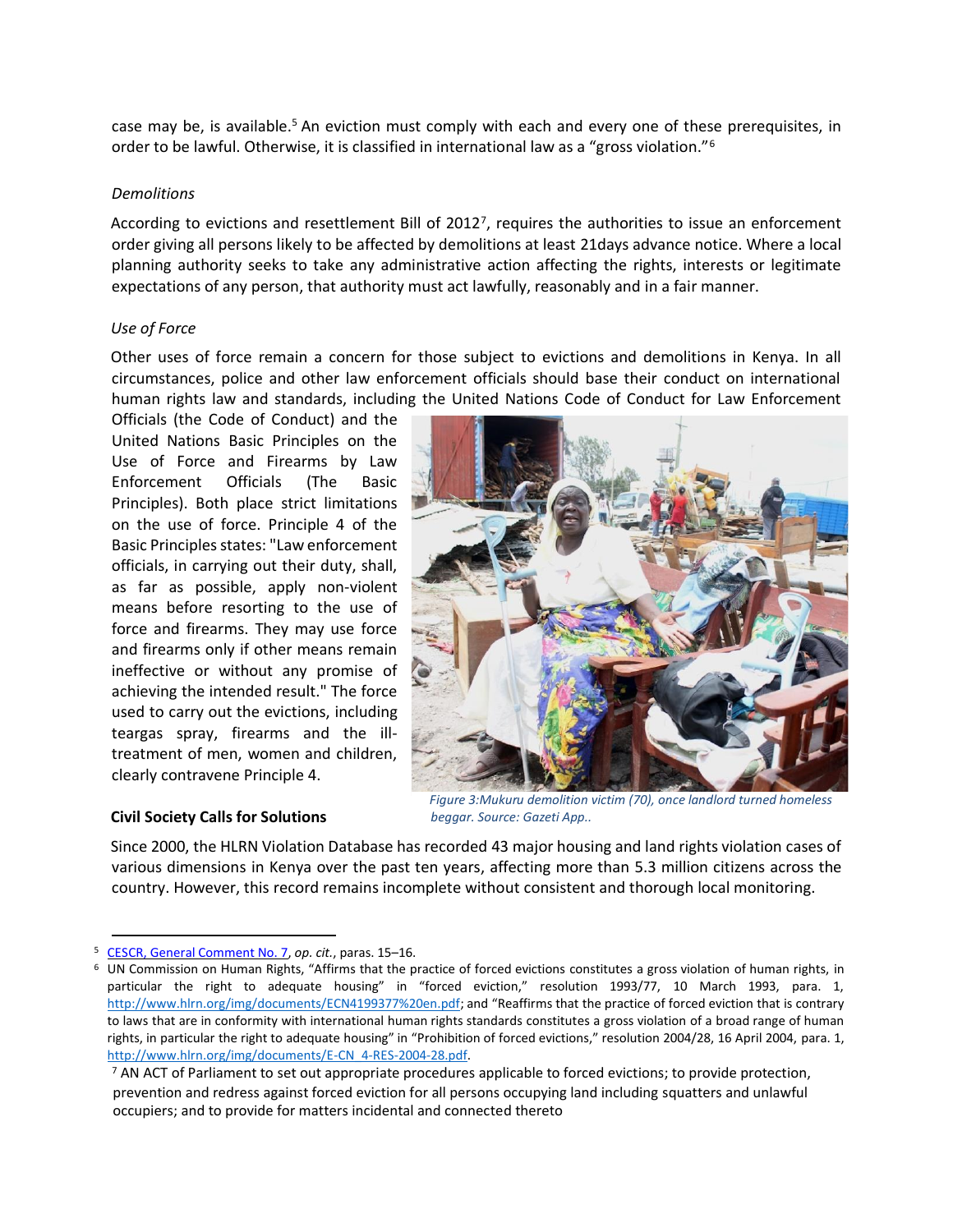In this context and in light of these current cases, HIC-HLRN and the Kenya Social Movements Network (KSM-NET) are demanding that the relevant authorities:

- 1. Immediately rescind eviction orders and cease processes of evictions and land rights violations,
- 2. Enact a post land reform policy that guarantees security of tenure and
- 3. Ensure the irreversibility of the land reform program.

More specifically:

No. 1 operationalizes the principle that no evictions take place without a prior impact assessment of the legal and material issues involved and values at stake.

No. 2 calls for an orderly pursuit of social justice through respect for the spectrum of tenure types and corresponding claims. The resulting policy would eliminate corruption and apply social-justice and due diligence principles to adjudicate disputes.

No. 3 safeguards from dominating concentrations of land ownership and protecting the superior right to the land of the indigenous majority

# **Specific Recommendations for the National Government and Nairobi City County Authorities**

Within these principles, KSM-NET calls upon:

- The President to be true to his words whereby he emphasized the irreversibility of the land reform and ensured that government would work on policy that promotes and protects the beneficiaries of the land reform and also put an end to the continued violations of the rights.
- Director General, Nairobi Metropolitan Services, Lt. General Mohammed Badi to put an immediate stop to apparent political and capital-driven land rights violations taking place in Nairobi City County.
- The Land Commission to conduct and publish a thorough and transparent land audit in areas of land disputes, including areas where the state and its organs seek the removal of inhabitants under any pretext, and to take urgent measures to resolve land eviction cases given that security of tenure is key to resolving most cases and thus should be looked into as a priority, and to do so applying the human rights approach and Kenya's corresponding state obligations in adjudicating land disputes.
- All state institutions to adhere to the dictates of the Constitution and value human rights, in particular adequate housing, continuous improvement of living conditions and land rights of the poor and vulnerable.
- All state institutions to seek accountability and liability of those (officials and others) engaged in corrupt land deals.
- All relevant organs of the state to ensure the conditions for legal evictions (General Comment No. 7) are met before initiating any eviction process.
- The relevant organs of the state to conduct an impact assessment as provided for in Section 6 (c)(h) of Eviction and resettlements Bill<sup>8</sup> in advance of any evictions or resettlement, as well as currently displaced persons, in order to ensure reparations for those affected.
- Each County to conduct and publish a thorough and transparent land audit in areas of land disputes, including areas where the state and its organs seek the removal of inhabitants under any pretext.

<sup>8</sup> (c) an environmental, economic and social impact assessment shall be done; and (i) a holistic and comprehensive environmental, economic and social impact assessment and resettlement action plan shall be conducted which shall include but not be limited: - (cc) evaluating, enumerating and recording of individuals, families and their assets;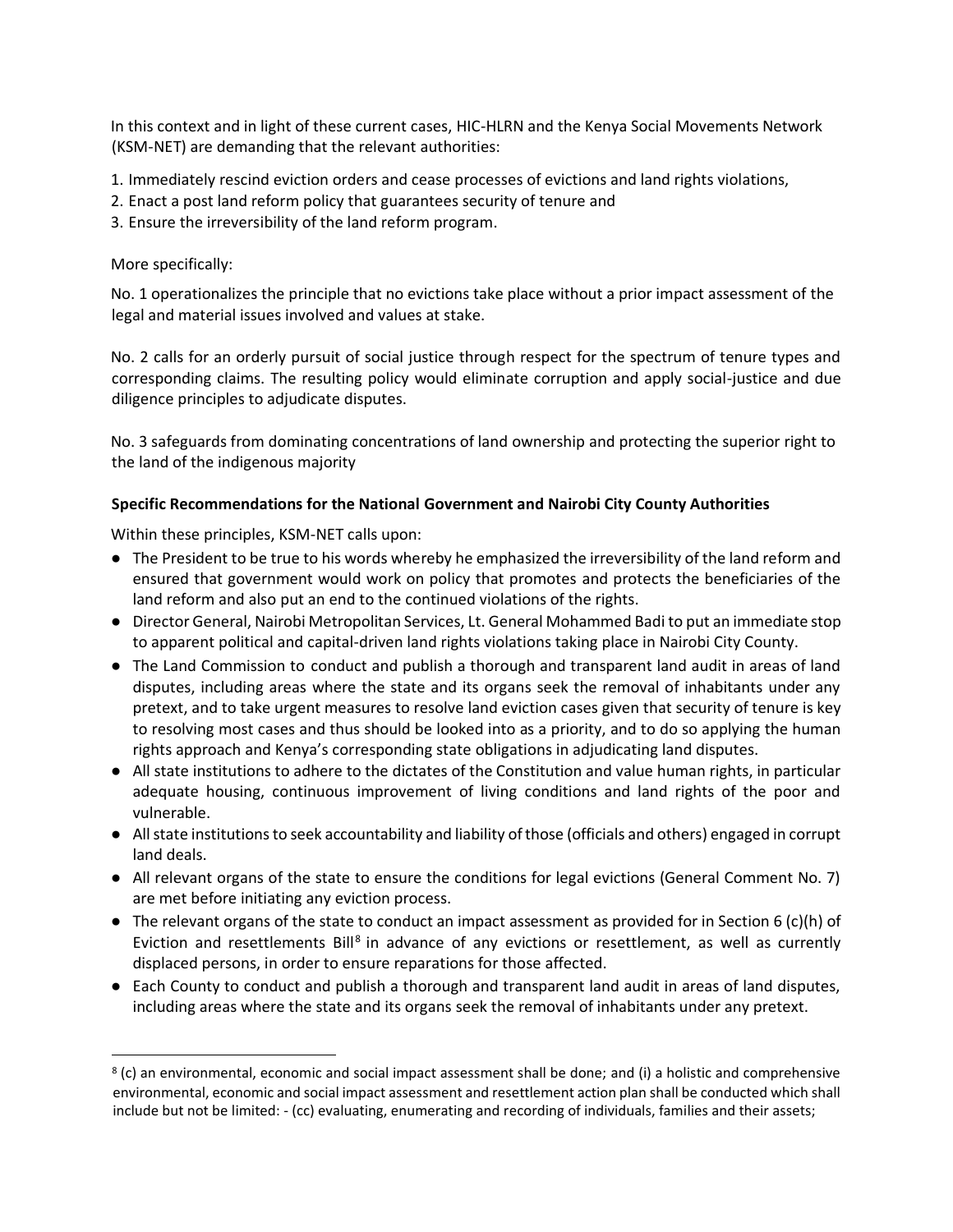● All relevant organs of the state to apply the UN Basic Guidelines and Principles for Development based Evictions and Displacements<sup>9</sup> at all stages of displacement processes.

<sup>&</sup>lt;sup>9</sup> UN Basic Guidelines and Principles for Development-based Evictions and Displacements, A/HRC/4/18, 18 May 2007, [https://www.ohchr.org/Documents/Issues/Housing/Guidelines\\_en.pdf.](https://www.ohchr.org/Documents/Issues/Housing/Guidelines_en.pdf)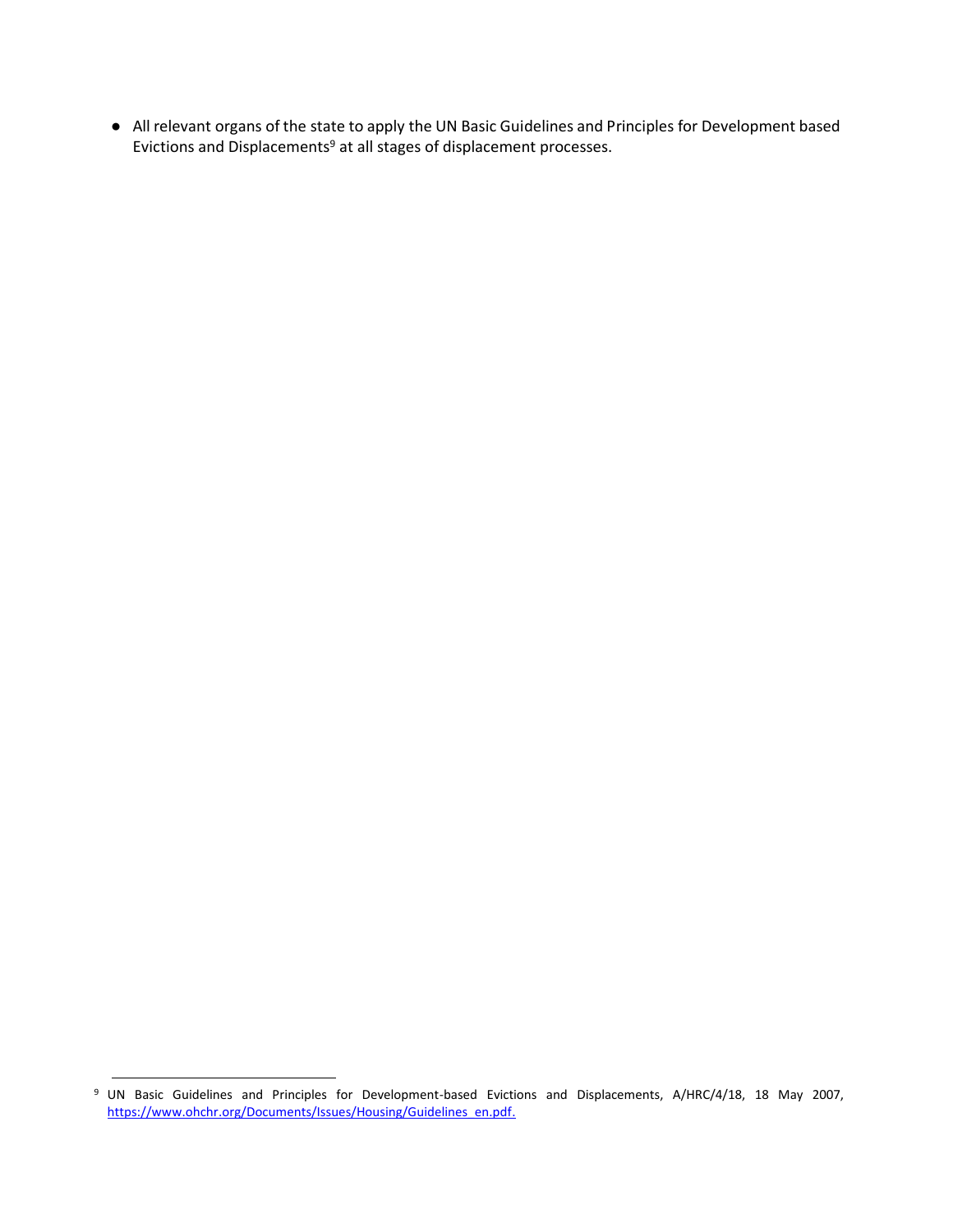**Lt. Mohammed Badi Director General Nairobi Metropolitan Services Kenyatta International Convention Center Harambee Avenue, Nairobi.** Mobile: +254 20 273153Email: [directorgeneral@nms.go.ke/](mailto:directorgeneral@nms.go.ke)info@nms.go.ke

Dear Sir,

We are writing to you on behalf of Kenya Social Movements Network (KSM-NET) and the Housing and Land Rights Network of habitat International Coalition (HIC-HLRN) with grave concern for thousands of residents in Mukuru Kwa Njenga Slums who have recently been evicted from their homes. We are also deeply troubled by the reported treatment of the residents who are currently seeking redress for evictions they have been subjected to.

Community members have built permanent structures on the land, and some insist they have regularized their residency with the Ministry and pay taxes. The government has not offered compensation or alternative location for resettlement.

We are convinced that an urgent solution is required to prevent the violation of the human rights of these communities. According to international human rights law, and as per  $2(6)$  of CoK<sup>10</sup> the Government has the obligation to respect, protect, and fulfil the human rights of its citizens. Evictions and demolitions, with their grave human and material consequences, violate the human rights to adequate housing, property, decent work, adequate food, family life, equal protection under the law, personal security, fair trial, decent work, education and health, as well as the constitutional right not to be deprived arbitrarily of the right to use and occupy agricultural land, among others.

Having ratified the International Covenant on Economic, Social and Cultural Rights (ICESCR) on 1 May 1972, the Republic of Kenya is treaty bound to conduct itself according to Human Rights Standards. Thus, by conducting and threatening these evictions, Kenya may be violating articles 6, 7, 10, 11, 12 and 13 of the Covenant, including the duties specified in the General Comments Nos. 4 & 7 on the human right to adequate housing and on forced evictions.

Following minimum international norms, eviction should be undertaken only as a last resort and in accordance with the following eight principles: (a) an opportunity for genuine consultation with those affected; (b) adequate and reasonable notice for all affected persons prior to the scheduled date of eviction; (c) information on the proposed evictions, and, where applicable, on the alternative purpose for which the land or housing is to be used, to be made available in reasonable time to all those affected; (d) especially where groups of people are involved, government officials or their representatives to be present during an eviction; (e) all persons carrying out the eviction to be properly identified; (f) evictions not to take place in particularly bad weather or at night unless the affected persons consent otherwise; (g) provision of legal remedies; and (h) provision, where possible, of legal aid to persons who are in need of it to seek redress from the courts $^{11}$ .

 $10$  (6) Any treaty or convention ratified by Kenya shall form part of the law of Kenya under this Constitution.

<sup>11</sup> Part Iv—Court Procedures During Eviction Proceedings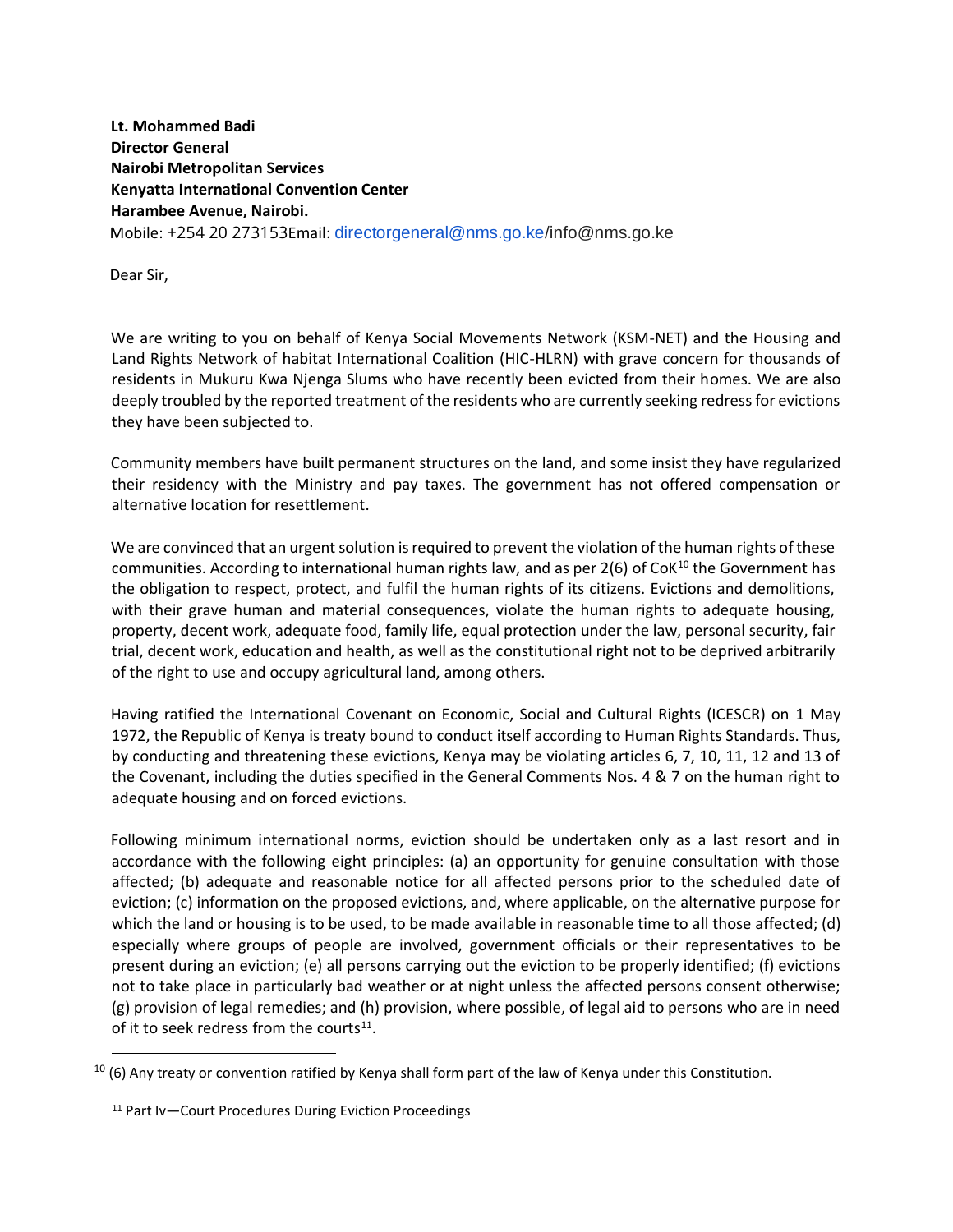Furthermore, evictions should not result in individuals being rendered homeless or vulnerable to the violation of other human rights. Where those affected are unable to provide for themselves, the State must take all appropriate measures, to the maximum of its available resources, to ensure that adequate alternative housing, resettlement or access to productive land, as the case may be, is available. Failure to adhere to these norms constitutes a "gross violation" of human rights, in particular adequate housing.

The African Commission on Human and Peoples' Rights has furthermore issued a resolution on the right to adequate housing and protection from forced evictions that asked countries to put an end to all forms of forced evictions.

HIC-HLRN and Kenya Social Movements Network (KSM-Net) are calling on Kenyan authorities to:

- 1. Immediately rescind eviction orders and cease processes of evictions and land rights violations,
- 2. Enact a post land reform policy that guarantees security of tenure, and
- 3. Ensure the irreversibility of the land reform program.

Within these principles, we join as Kenya Social Movements Network (KSM-Net) to emphasize the irreversibility of the land reform and ensuring that government work on policy that promotes and protects the beneficiaries of the land reform and put an end to the continued violations of the Constitution of Kenya.

We look forward to hearing of your efforts to ensure that state institutions adhere to the dictates of the Constitution and value human rights, in particular adequate housing, continuous improvement of living conditions and land rights of the poor and vulnerable.

We also encourage your intervention to see to it that all state institutions seek accountability and liability of those (officials and others) engaged in corrupt land deals and that all relevant organs of the state ensure that the conditions for legal evictions are met before initiating any eviction process. This would begin with an impact assessment in advance of any evictions or resettlement, as well as currently displaced persons, in order to ensure reparations for those affected.

We also urge that the Land Commission cooperate with the Counties to conduct and publish a thorough and transparent land audit in areas of land disputes, including areas where the state and its organs seek the removal of inhabitants under any pretext. In doing so, we recommend that all relevant organs of the state apply the [UN Basic Guidelines and Principles for Development-based Evictions and Displacements.](https://www.ohchr.org/Documents/Issues/Housing/Guidelines_en.pdf)

We thank you for your attention on this urgent matter and kindly request you to keep us informed about the remedial actions taken by your good offices.

Sincerely,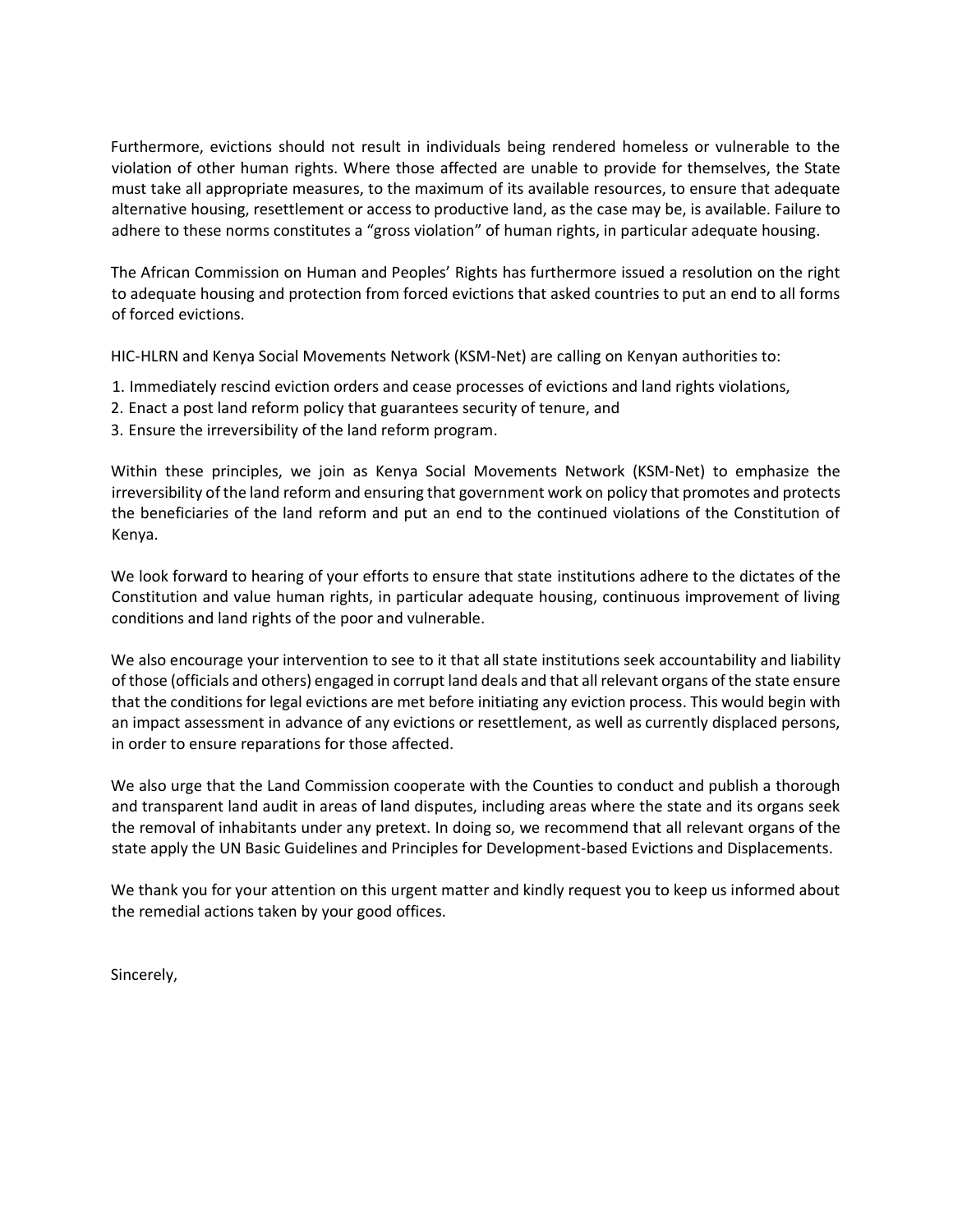**Hon. Dr. Fred Matiangi Cabinet Secretary Ministry of Interior and Coordination of National Government**  Email: interior@kenya.go.ke, ps.pais@kenya.go.ke.

Dear Sir,

We are writing to you on behalf of Kenya Social Movements Network (KSM-NET) and the Housing and Land Rights Network of habitat International Coalition (HIC-HLRN) with grave concern for thousands of residents in Mukuru Kwa Njenga Slums who have recently been evicted from their homes. We are also deeply troubled by the reported treatment of the residents who are currently seeking redress for evictions they have been subjected to.

Community members have built permanent structures on the land, and some insist they have regularized their residency with the Ministry and pay taxes. The government has not offered compensation or alternative location for resettlement.

We are convinced that an urgent solution is required to prevent the violation of the human rights of these communities. According to international human rights law, the Government has the obligation to respect, protect, and fulfil the human rights of its citizens. Evictions and demolitions, with their grave human and material consequences, violate the human rights to adequate housing, property, decent work, adequate food, family life, equal protection under the law, personal security, fair trial, decent work, education and health, as well as the constitutional right not to be deprived arbitrarily of the right to use and occupy agricultural land, among others.

Having ratified the International Covenant on Economic, Social and Cultural Rights (ICESCR) on 1 May 1972, the Republic of Kenya is treaty bound to conduct itself according to Human Rights Standards. Thus, by conducting and threatening these evictions, Kenya may be violating articles 6, 7, 10, 11, 12 and 13 of the Covenant, including the duties specified in the General Comments Nos. 4 & 7 on the human right to adequate housing and on forced evictions.

Following minimum international norms, eviction should be undertaken only as a last resort and in accordance with the following eight principles: (a) an opportunity for genuine consultation with those affected; (b) adequate and reasonable notice for all affected persons prior to the scheduled date of eviction; (c) information on the proposed evictions, and, where applicable, on the alternative purpose for which the land or housing is to be used, to be made available in reasonable time to all those affected; (d) especially where groups of people are involved, government officials or their representatives to be present during an eviction; (e) all persons carrying out the eviction to be properly identified; (f) evictions not to take place in particularly bad weather or at night unless the affected persons consent otherwise; (g) provision of legal remedies; and (h) provision, where possible, of legal aid to persons who are in need of it to seek redress from the courts.

Furthermore, evictions should not result in individuals being rendered homeless or vulnerable to the violation of other human rights. Where those affected are unable to provide for themselves, the State must take all appropriate measures, to the maximum of its available resources, to ensure that adequate alternative housing, resettlement or access to productive land, as the case may be, is available. Failure to adhere to these norms constitutes a "gross violation" of human rights, in particular adequate housing.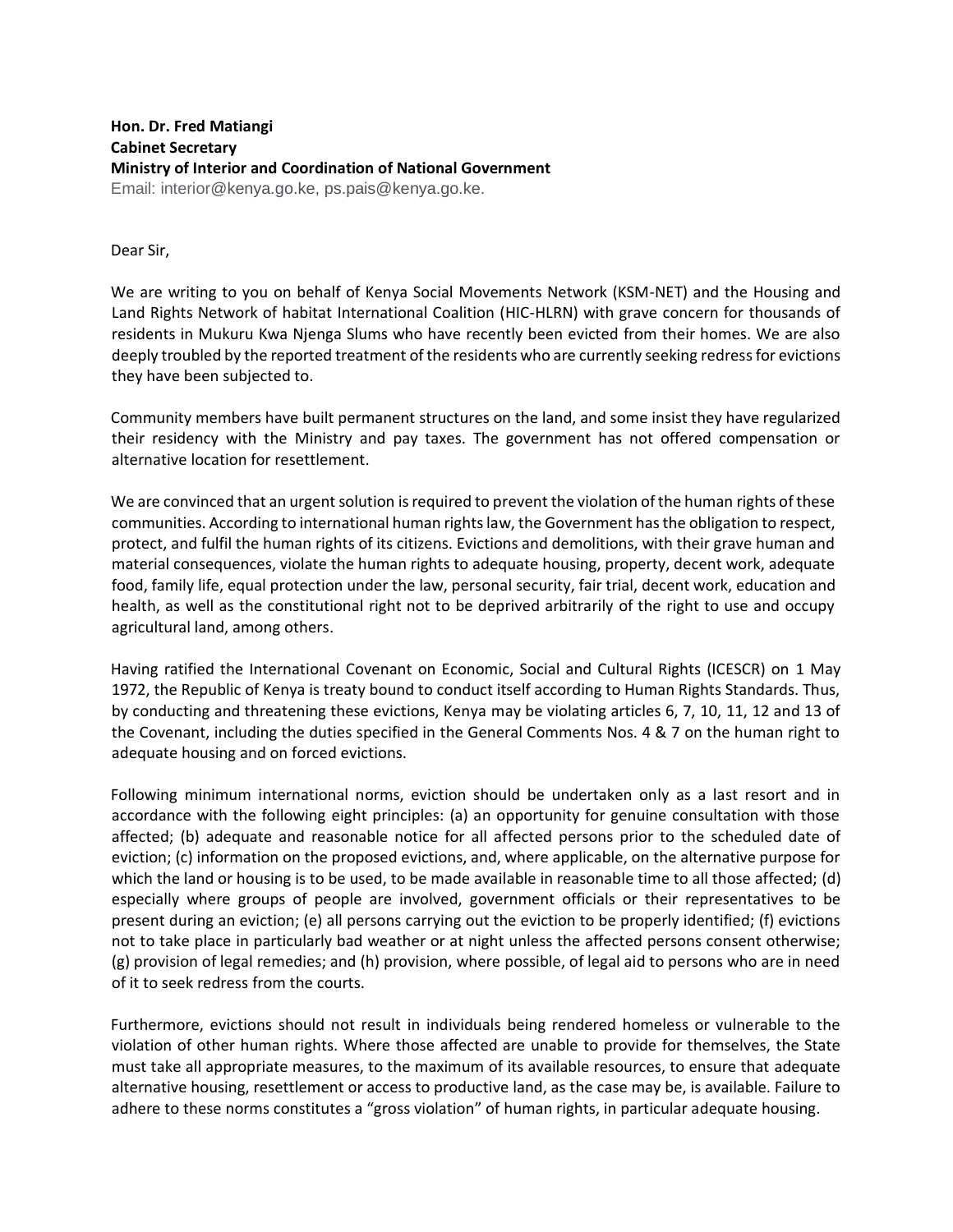The African Commission on Human and Peoples' Rights has furthermore issued a resolution on the right to adequate housing and protection from forced evictions that asked countries to put an end to all forms of forced evictions.

HIC-HLRN and Kenya Social Movements Network (KSM-Net) are is calling on Kenyan authorities to:

- 1. Immediately rescind eviction orders and cease processes of evictions and land rights violations,
- 2. Enact a post land reform policy that guarantees security of tenure, and
- 3. Ensure the irreversibility of the land reform program.

Within these principles, we join as Kenya Social Movements Network (KSM-Net to emphasize the irreversibility of the land reform and ensuring that government work on policy that promotes and protects the beneficiaries of the land reform and put an end to the continued violations of the Constitution of Kenya.

We look forward to hearing of your efforts to ensure that state institutions adhere to the dictates of the Constitution and value human rights, in particular adequate housing, continuous improvement of living conditions and land rights of the poor and vulnerable.

We also encourage your intervention to see to it that all state institutions seek accountability and liability of those (officials and others) engaged in corrupt land deals and that all relevant organs of the state ensure that the conditions for legal evictions are met before initiating any eviction process. This would begin with an impact assessment in advance of any evictions or resettlement, as well as currently displaced persons, in order to ensure reparations for those affected.

We also urge that the Land Commission cooperate with the Counties to conduct and publish a thorough and transparent land audit in areas of land disputes, including areas where the state and its organs seek the removal of inhabitants under any pretext. In doing so, we recommend that all relevant organs of the state apply the [UN Basic Guidelines and Principles for Development-based Evictions and Displacements.](https://www.ohchr.org/Documents/Issues/Housing/Guidelines_en.pdf)

We thank you for your attention on this urgent matter and kindly request you to keep us informed about the remedial actions taken by your good offices.

Sincerely,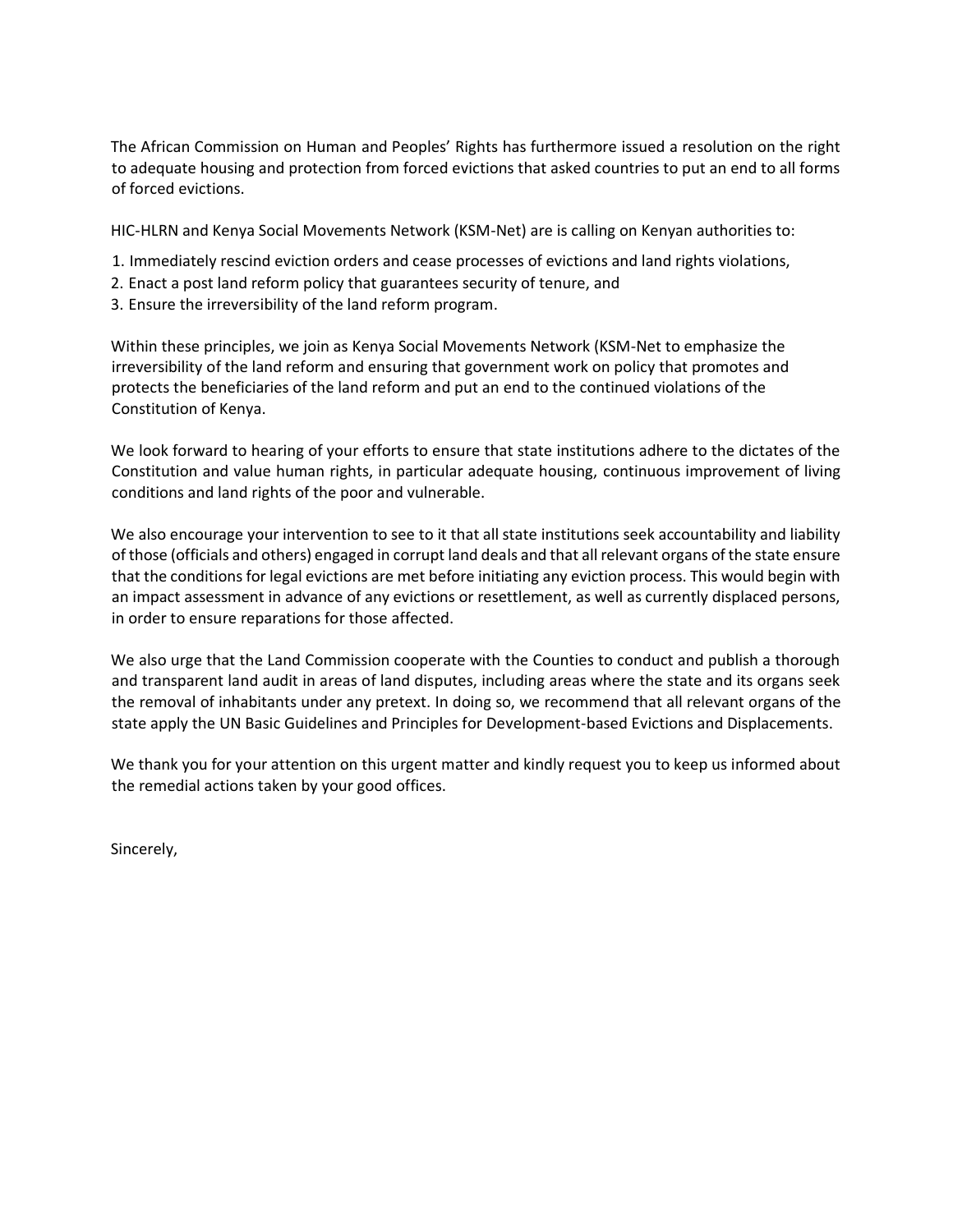**The Chairman Parliamentary Committee Lands and Housing Committee**  E-mail : [clerk@parliament.go.ke](mailto:clerk@parliament.go.ke)

Dear Sir,

We are writing to you on behalf of Kenya Social Movements Network (KSM-NET) and the Housing and Land Rights Network of habitat International Coalition (HIC-HLRN) with grave concern for thousands of residents in Mukuru Kwa Njenga Slums who have recently been evicted from their homes. We are also deeply troubled by the reported treatment of the residents who are currently seeking redress for evictions they have been subjected to.

Community members have built permanent structures on the land, and some insist they have regularized their residency with the Ministry and pay taxes. The government has not offered compensation or alternative location for resettlement.

We are convinced that an urgent solution is required to prevent the violation of the human rights of these communities. According to international human rights law, the Government has the obligation to respect, protect, and fulfil the human rights of its citizens. Evictions and demolitions, with their grave human and material consequences, violate the human rights to adequate housing, property, decent work, adequate food, family life, equal protection under the law, personal security, fair trial, decent work, education and health, as well as the constitutional right not to be deprived arbitrarily of the right to use and occupy agricultural land, among others.

Having ratified the International Covenant on Economic, Social and Cultural Rights (ICESCR) on 1 May 1972, the Republic of Kenya is treaty bound to conduct itself according to Human Rights Standards. Thus, by conducting and threatening these evictions, Kenya may be violating articles 6, 7, 10, 11, 12 and 13 of the Covenant, including the duties specified in the General Comments Nos. 4 & 7 on the human right to adequate housing and on forced evictions.

Following minimum international norms, eviction should be undertaken only as a last resort and in accordance with the following eight principles: (a) an opportunity for genuine consultation with those affected; (b) adequate and reasonable notice for all affected persons prior to the scheduled date of eviction; (c) information on the proposed evictions, and, where applicable, on the alternative purpose for which the land or housing is to be used, to be made available in reasonable time to all those affected; (d) especially where groups of people are involved, government officials or their representatives to be present during an eviction; (e) all persons carrying out the eviction to be properly identified; (f) evictions not to take place in particularly bad weather or at night unless the affected persons consent otherwise; (g) provision of legal remedies; and (h) provision, where possible, of legal aid to persons who are in need of it to seek redress from the courts.

Furthermore, evictions should not result in individuals being rendered homeless or vulnerable to the violation of other human rights. Where those affected are unable to provide for themselves, the State must take all appropriate measures, to the maximum of its available resources, to ensure that adequate